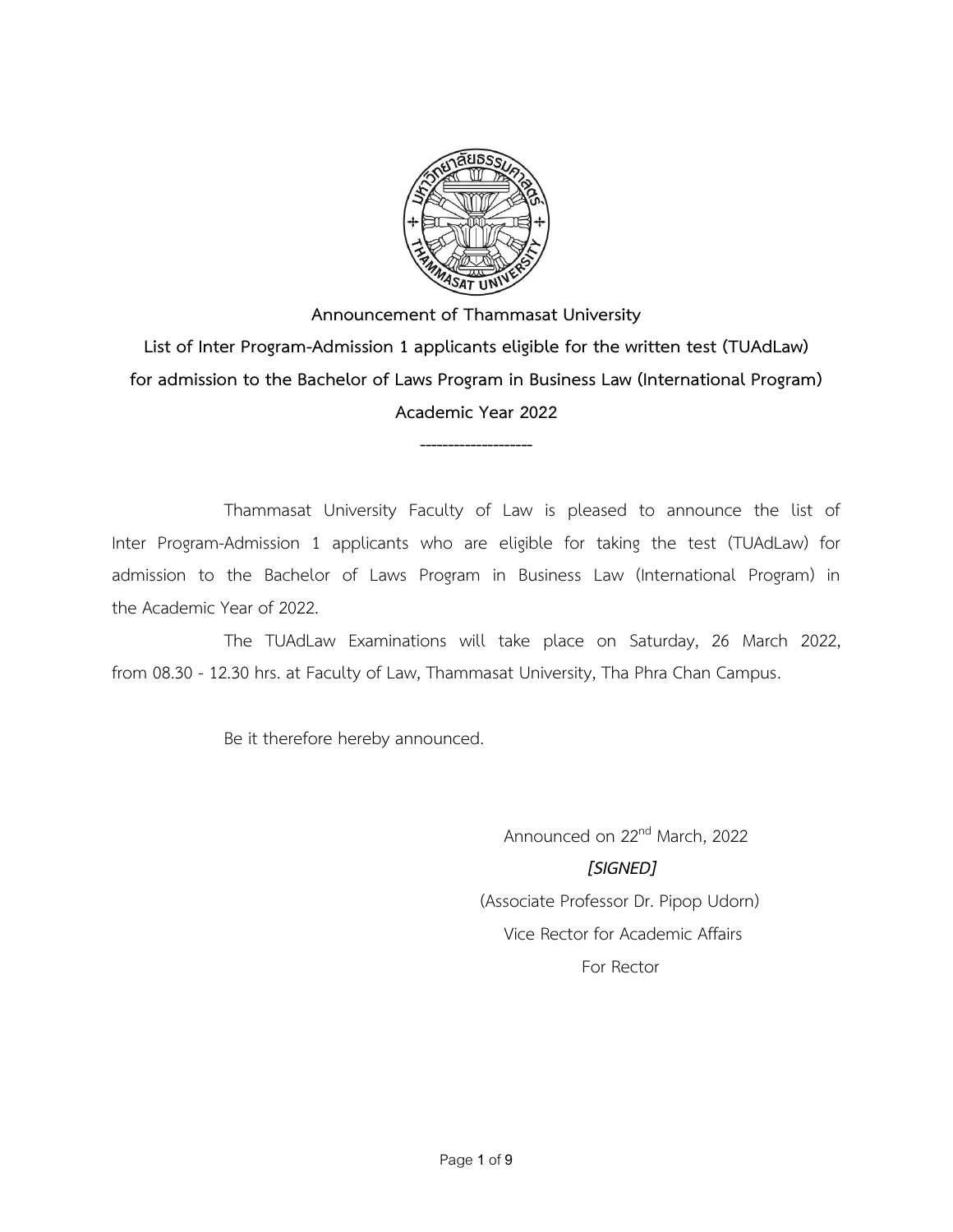## **Room 311, 3rd floor**

| Seat No. | Name - Surname              |
|----------|-----------------------------|
| 001      | Achira Ekkaphobyothin       |
| 002      | Akkaraphat Chuangchaivanich |
| 003      | Angelo Sathayu Sathorn      |
| 004      | Anirut Hitakaroon           |
| 005      | Anna Khemtaronon            |
| 006      | Apisara Ounyavong           |
| 007      | Araya Wongklaw              |
| 008      | Asama Romphoyen             |
| 009      | Atthanon Sueakhamron        |
| 010      | Autchara Kleawthanong       |
| 011      | Bhalathit Trongmeteerat     |
| 012      | Bhutthalada Muangkao        |
| 013      | Butsakorn Meema             |
| 014      | Chalongchon Chandrangsu     |
| 015      | Chentiphat Duangmanee       |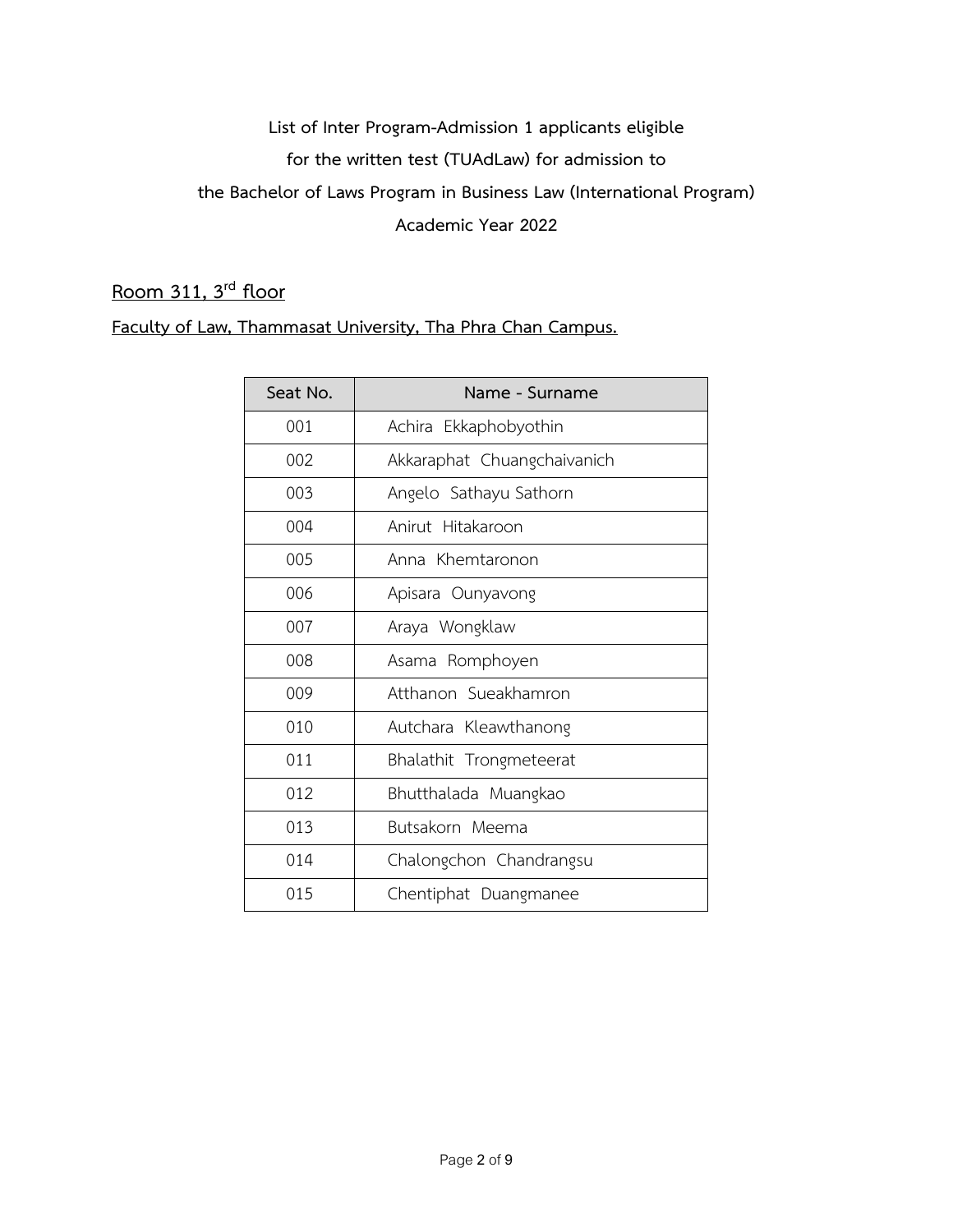## **Room 312, 3rd floor**

| Seat No. | Name - Surname                  |
|----------|---------------------------------|
| 001      | Chidsanupong Lertlumvittayanont |
| 002      | Damissa Phantuna                |
| 003      | Dejdanai Meekhunsuth            |
| 004      | Dolyada Simasarit               |
| 005      | Elizabeth Okafor                |
| 006      | Emily Weber                     |
| 007      | Jeeranun Jungsiri               |
| 008      | Jinjuta Hongsakul               |
| 009      | Kalyaporn Theppunkulngam        |
| 010      | Kanpitcha Rajchaseeha           |
| 011      | Kanyarat Masak                  |
| 012      | Konchaya Noraphat               |
| 013      | Krischayawee Paleethunyawong    |
| 014      | Krittaya Senamuang              |
| 015      | Kvisra Sirichaitan              |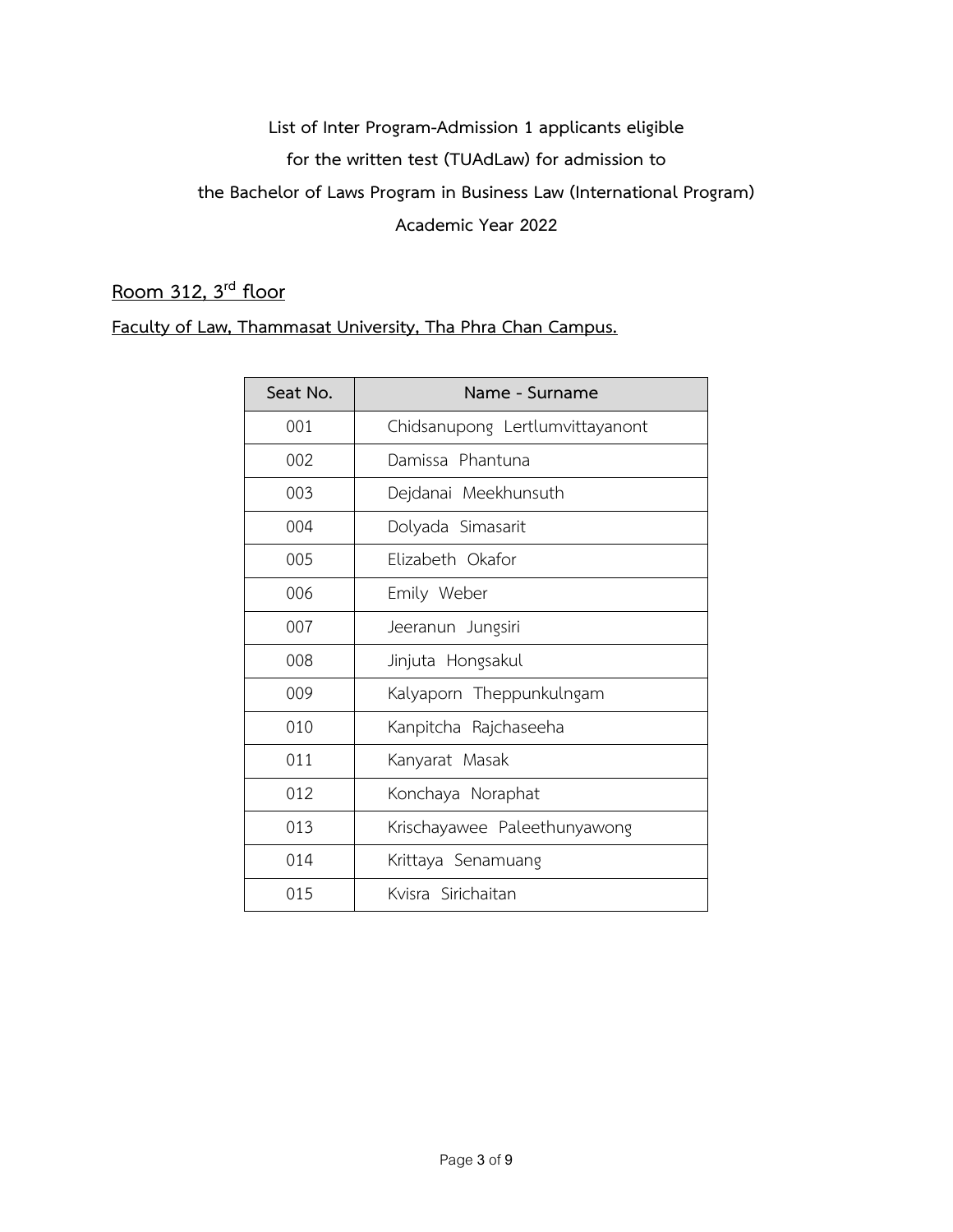## **Room 313, 3rd floor**

| Seat No. | Name - Surname              |
|----------|-----------------------------|
| 001      | Ladapa Khongcharoenchai     |
| 002      | Lalida Wathakul             |
| 003      | Mankon Benyabawongs         |
| 004      | Mayvalai Saengkhunmuang     |
| 005      | Milinlaya Thamsatitman      |
| 006      | Monsicha Cheancharadpong    |
| 007      | Narubodee Boonjaem          |
| 008      | Natayaporn Tajew            |
| 009      | Natnicha Kalajuk            |
| 010      | Nattakarn Naraprakon        |
| 011      | Nattanich Indradat          |
| 012      | Nattaphat Sophonsirinun     |
| 013      | Nattaya Vongruangvisal      |
| 014      | Natthasuangpond Leekranchai |
| 015      | Nattpong Saetun             |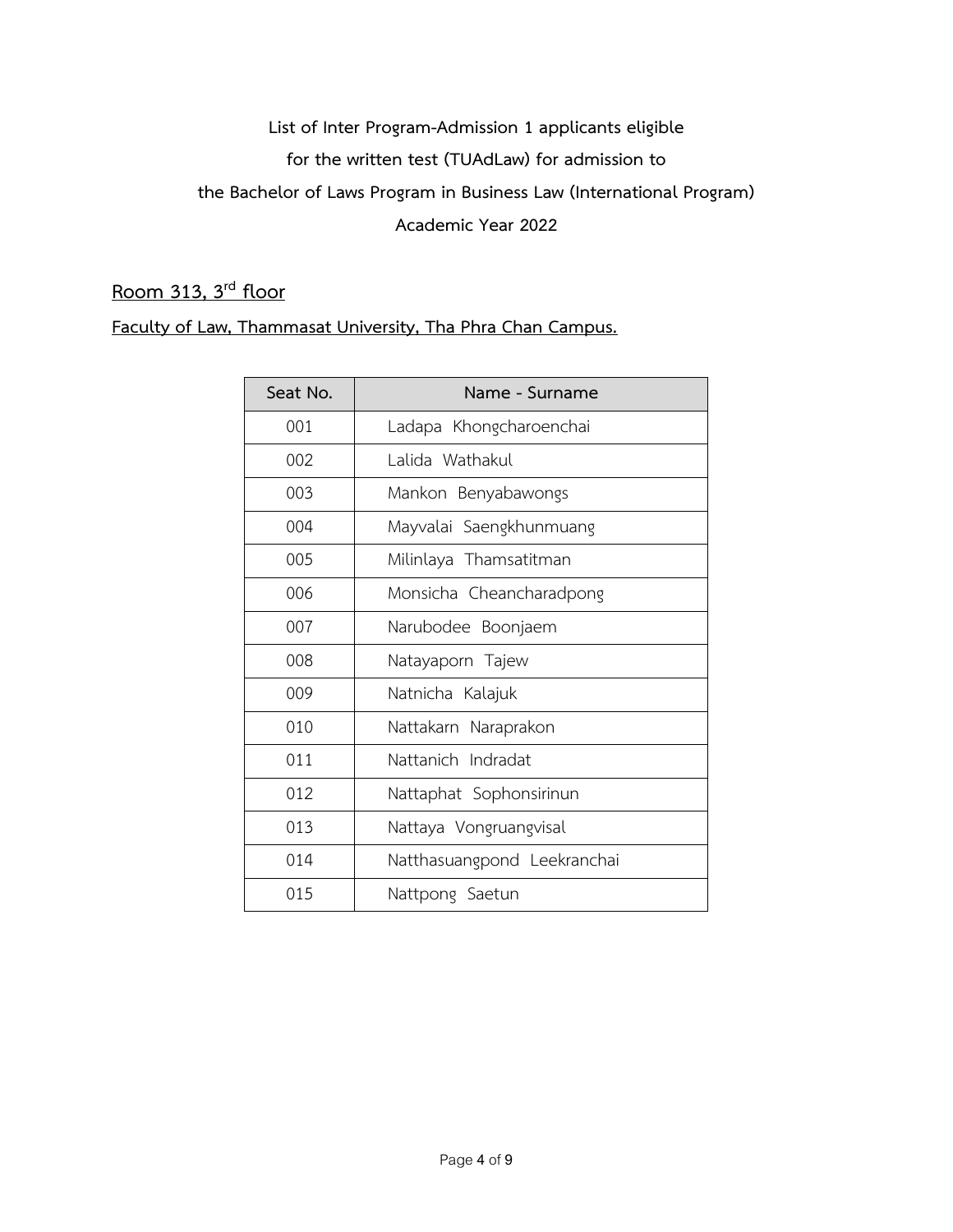## **Room 321, 3rd floor**

| Seat No. | Name - Surname                   |
|----------|----------------------------------|
| 001      | Nichavee Wetsawach               |
| 002      | Noparut Suksuratchai             |
| 003      | Nuttanon Chalearmchutidet        |
| 004      | Nutthanicha Kaiphol              |
| 005      | Putana Ongtanawat                |
| 006      | Onnicha Tangcharernsuk           |
| 007      | Ormploy Sonthiseng               |
| 008      | Othman Mohammed Hussein Al-saket |
| 009      | Panisara Chudech                 |
| 010      | Paparawee Direkwatana            |
| 011      | Papawarin Loywattana             |
| 012      | Paphawarin Adisornmongkolkarn    |
| 013      | Parima Raungrit                  |
| 014      | Parisada Chusang                 |
| 015      | Pathitta Rungruangwat            |
| 016      | Pavida Seeda                     |
| 017      | Pemika Tuntimas                  |
| 018      | Phantiva Leejakpai               |
| 019      | Phatlapha Limthong               |
| 020      | Phawat Prematishatha             |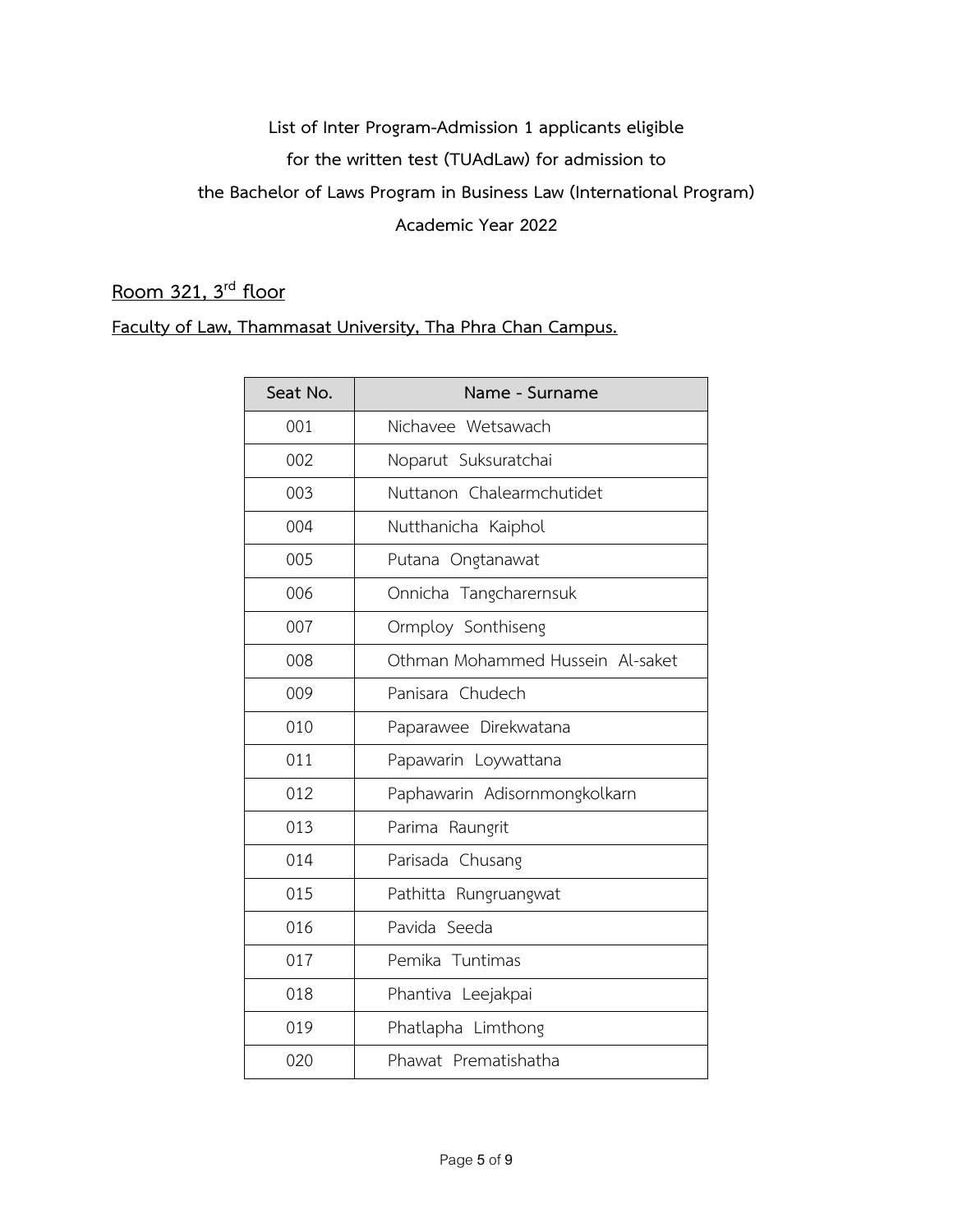## **Room 322, 3rd floor**

| Seat No. | Name - Surname              |
|----------|-----------------------------|
| 001      | Phufa Putkaew               |
| 002      | Pitch Wonglappanich         |
| 003      | Pitchapa Worakul            |
| 004      | Pongsapak Yopinta           |
| 005      | Praesupa Thongnin           |
| 006      | Pran Techaamnaj             |
| 007      | Prim Fionna Ploysongsang    |
| 008      | Pukphuwin Taweesuriyapat    |
| 009      | Pundao Sritrakun            |
| 010      | Punnakrit Watcharachokkasem |
| 011      | Punnatat Namdokmai          |
| 012      | Purisa Chuasritrakul        |
| 013      | Ravikarn Bhumichitr         |
| 014      | Rawin Suksen                |
| 015      | Sakawwan Mangmee            |
| 016      | Sangsilp Sriveeravanichkul  |
| 017      | Saran Areepongsa            |
| 018      | Sarun-pabhon Pisitkasem     |
| 019      | Sasirada Watchalayan        |
| 020      | Satanan Makmuang            |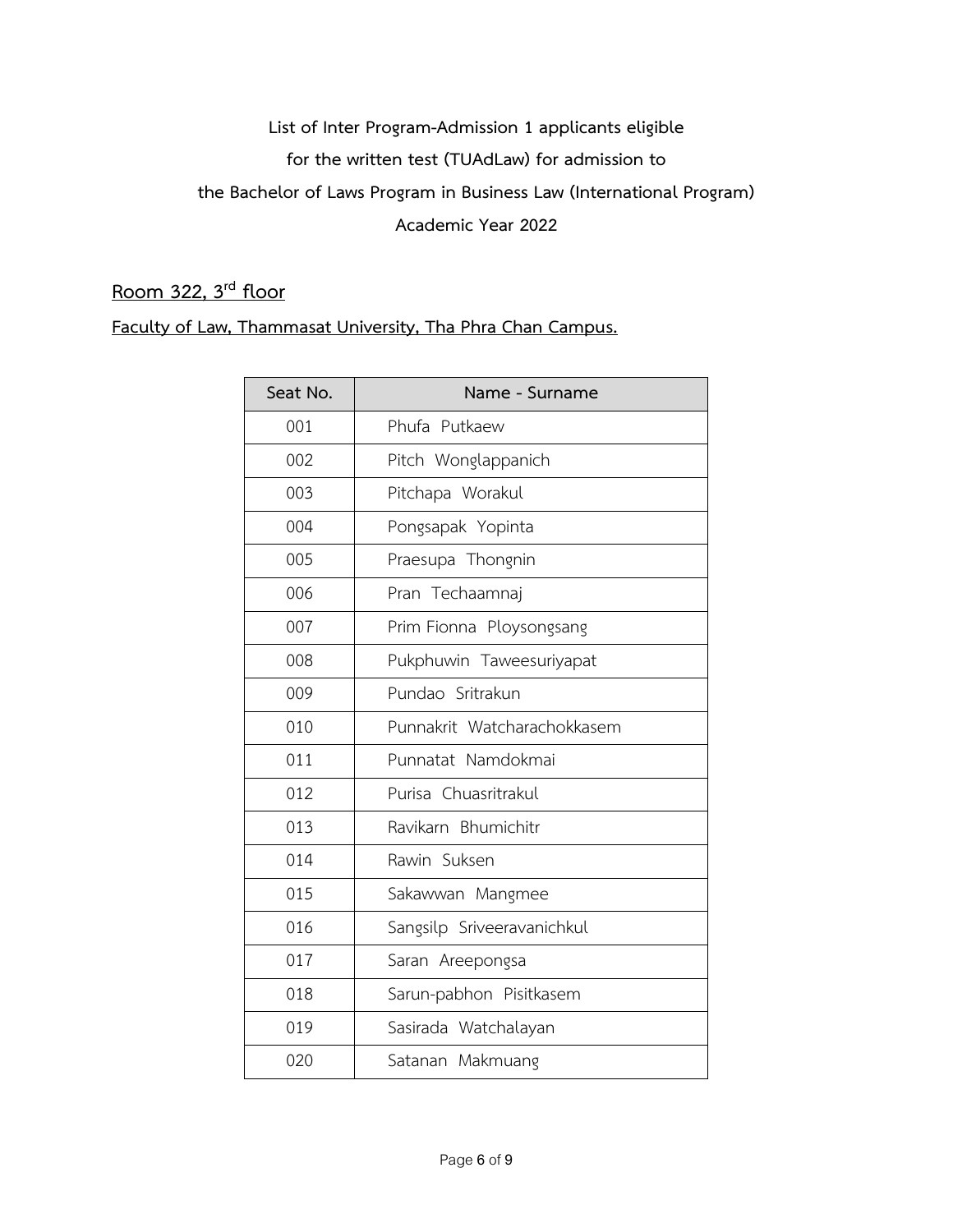## **Room 322, 3rd floor**

| Seat No. | Name - Surname            |
|----------|---------------------------|
| 021      | Satida Chalermvaropas     |
| 022      | Satida Phongam            |
| 023      | Satinee Pruengvong        |
| 024      | Satkarn Rajkitkul         |
| 025      | Selina Alessandra Johnson |
| 026      | Serra Yay                 |
| 027      | Shanatthavit Periera      |
| 028      | Shinitthavat Periera      |
| 029      | Shinnicha Shunglor        |
| 030      | ShweYi Than Htike Win     |
| 031      | Siraphat Kongchan         |
| 032      | Sirapob Tangtanawuttikul  |
| 033      | Siripaitoon Kleebkaew     |
| 034      | Siwapat Sansnapongpricha  |
| 035      | Subtavee Numpha           |
| 036      | Sukritta Procksaanocha    |
| 037      | Supakorn Soponpanyaporn   |
| 038      | Supassara Noknoi          |
| 039      | Supavit Supanimitkulkit   |
| 040      | Supisara Kruapimon        |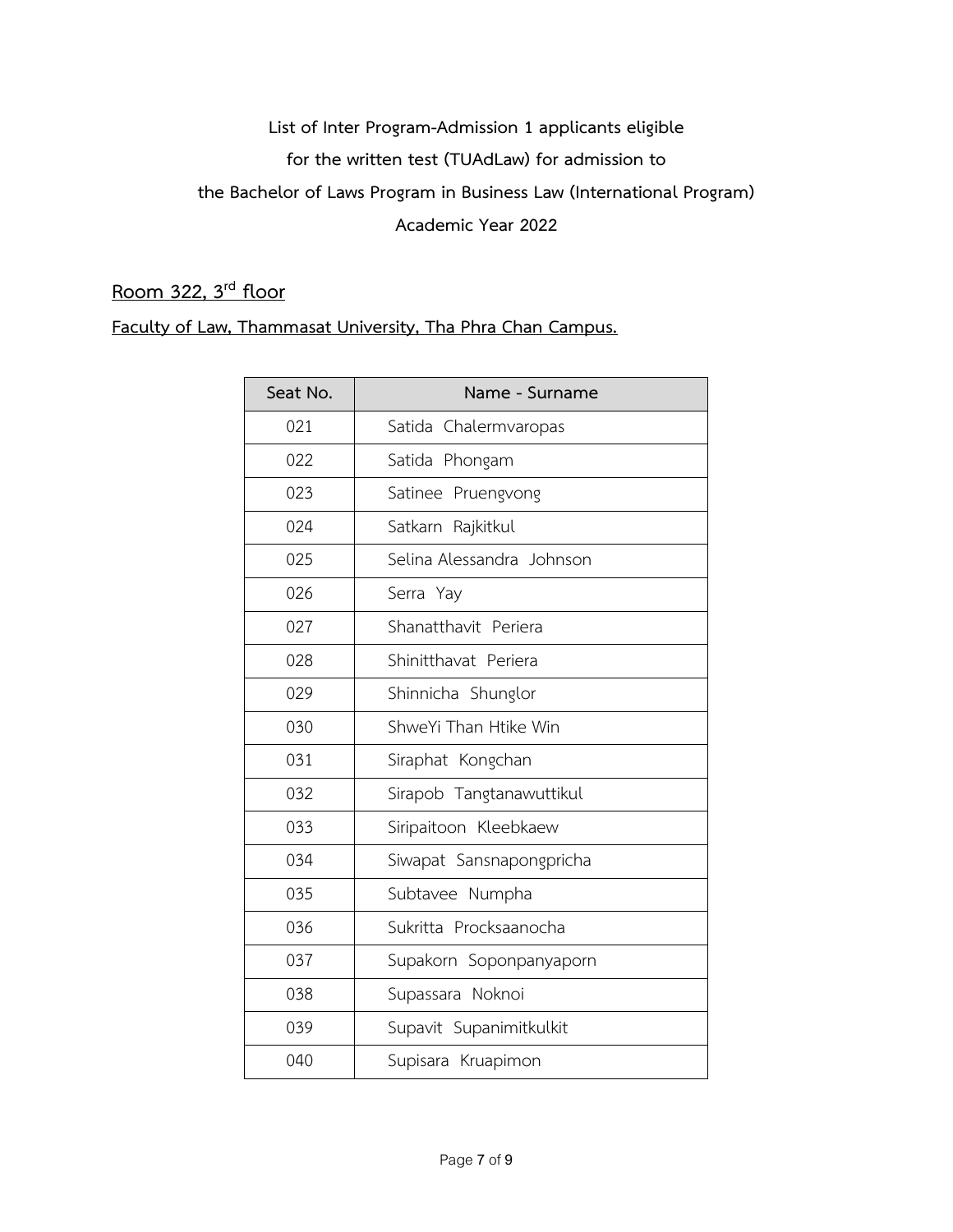## **Room 412, 4 th floor**

| Seat No. | Name - Surname            |
|----------|---------------------------|
| 001      | Supitcha Rojrujipong      |
| 002      | Suttida Rodrin            |
| 003      | Tanthip Seechiangha       |
| 004      | Tanyarat Wongnak          |
| 005      | Tawin Pisanuwong          |
| 006      | Teerasut Supawiboonpol    |
| 007      | Teerata Thammatuch-aree   |
| 008      | Thananchanok Khumprom     |
| 009      | Thanaphon Limthanakhom    |
| 010      | Thanatcha Somnoy          |
| 011      | Thanyanapas Thipsingh     |
| 012      | Thanyathorn Chirintarakun |
| 013      | Thidanuch Khamchusong     |
| 014      | Uchukorn Teerapraditpol   |
| 015      | Vachirawit Mamamuna       |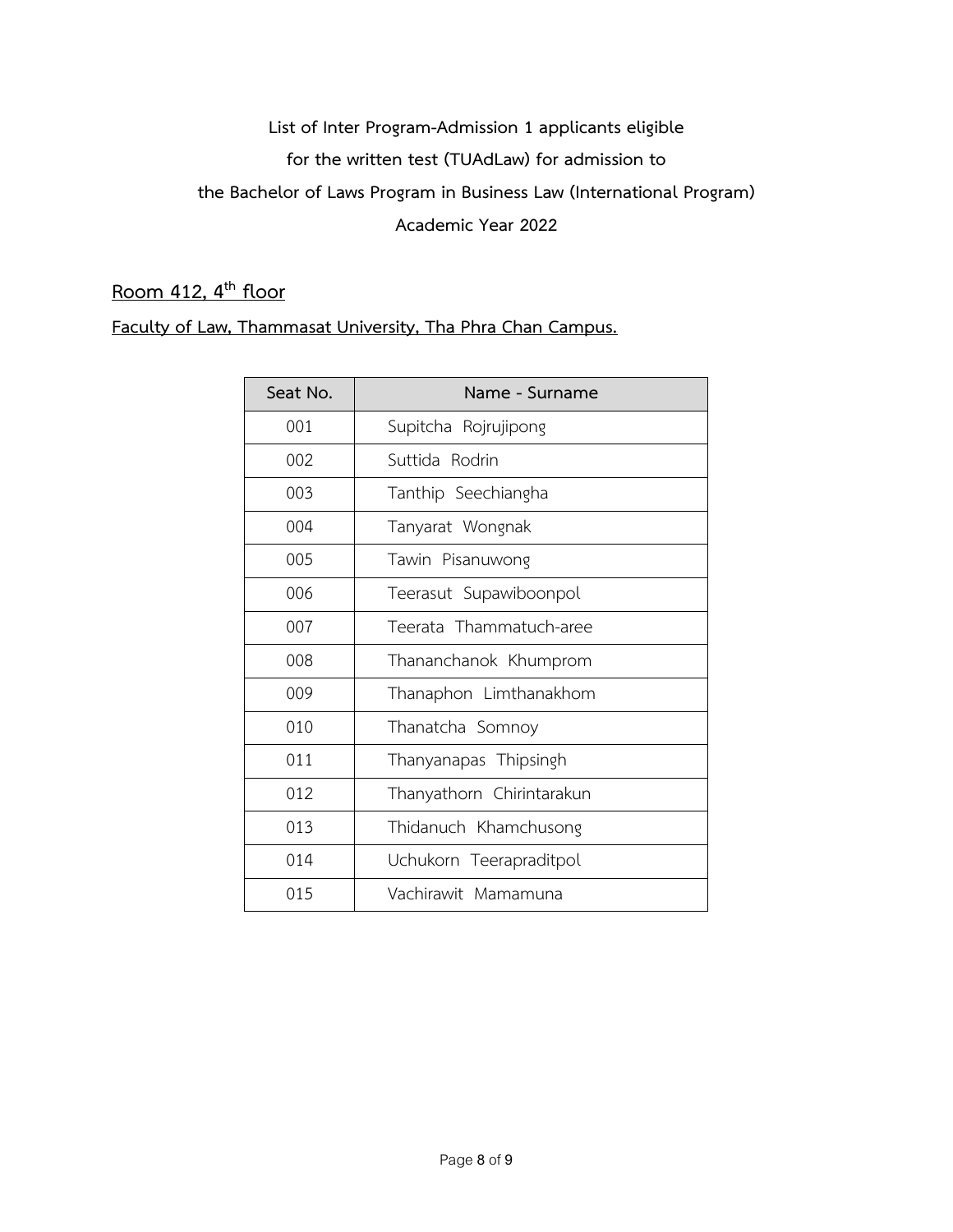## **Room 413, 4 th floor**

| Seat No. | Name - Surname            |
|----------|---------------------------|
| 001      | Wacharatorn Tanawansombat |
| 002      | Wansai Wongsawat          |
| 003      | Wansu Suwankrajang        |
| 004      | Wattaneerat Teantaworn    |
| 005      | Wichayut Pichayakiatikul  |
| 006      | Wish Teerauttavej         |
| 007      | Woradanai Phetperee       |
| 008      | Xifei Li                  |
| 009      | Yada Natesuebsai          |
| 010      | Yanin Chanyong            |
| 011      | Yanisa Raksrithong        |
| 012      | Zay Yar Naing             |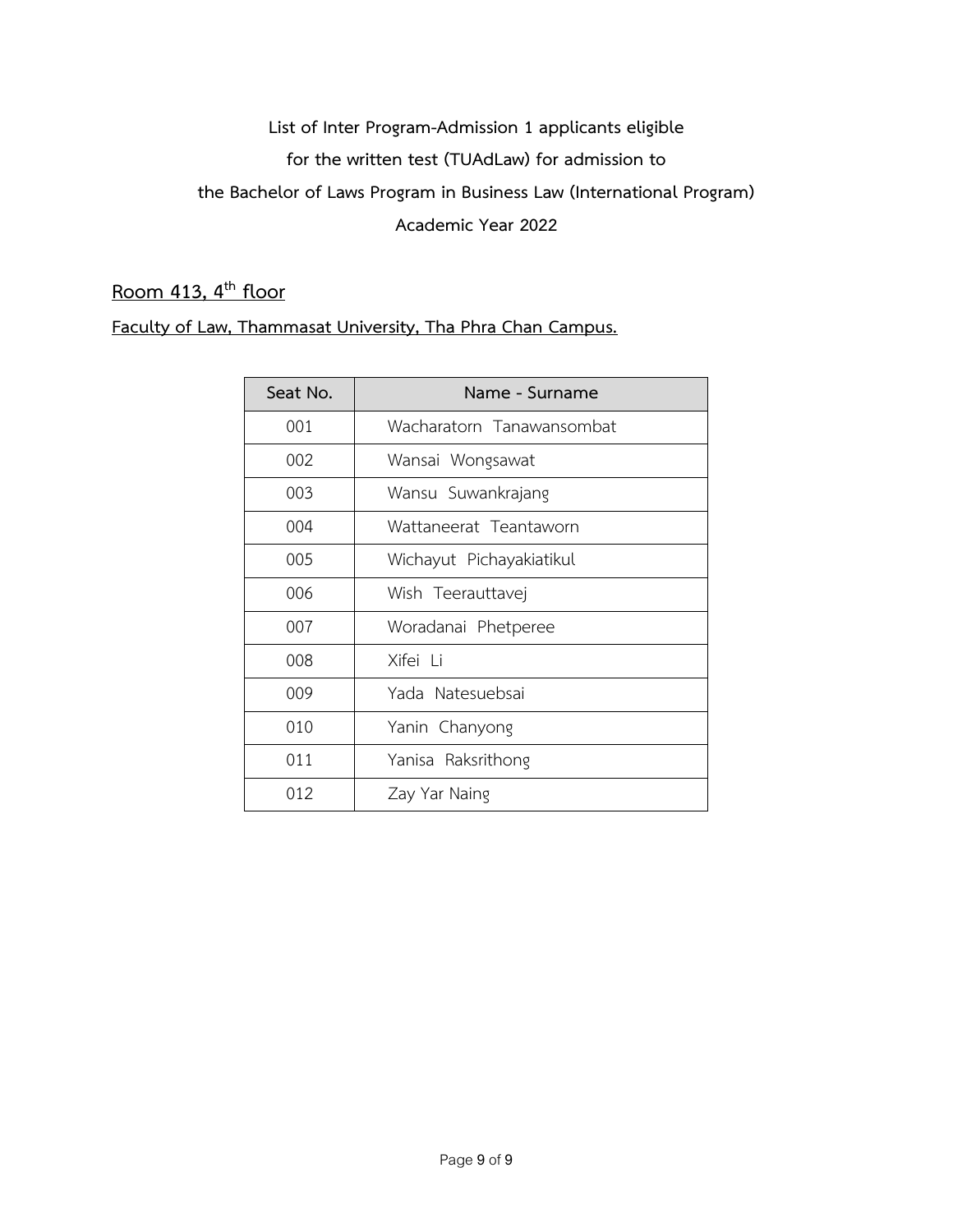

## **Guidelines for TUAdLaw Examination The Bachelor of Laws Program in Business Law (International Program) Faculty of Law, Thammasat University Academic Year 2022**

**……………………………**

## **All applicants must read the instructions carefully.**

## **1. All applicants must provide correct information by filling in and uploading your COVID-19 ATK test result to the attached link.**

Each applicant must take the ATK test after 9.00 am. of 24 March 2022 and submit the photo of the result, with the test date, taken together with the applicant National's ID to the link above by 25 March 2022 at 9.00 am.

Link: <https://bit.ly/3JviHpL>

(Link will be open from 9.00 am of 24 March to 9.00 am of 25 March 2022.)



## **2. Time and venue of the admission exam (TUAdLaw)**

| Date:                        | Saturday 26 March 2022                                              |
|------------------------------|---------------------------------------------------------------------|
| Registration time: 08:00 am. |                                                                     |
| Exam Time:                   | $09:00 - 12:30$ hrs.                                                |
| Venue:                       | Faculty of Law, Thammasat University, Tha Phra Chan Campus          |
|                              | Room for Regular Applicants: 311, 312, 313, 321, 322, 412 and 413 * |
|                              | Room for At-Risk Applicants: 201, 203, and 204 <sup>**</sup>        |

\* Please refer to the seating chart. (Subject to change upon your health condition)

\*\* At-Risk Applicants include applicants who are Covid-19 infected (according to the test) and those who have been in contact with Covid-19 infected persons or have potential symptoms. At-Risk applicants must travel by private vehicles or designated taxis for such particular purpose only. Each of these applicants will be informed of the new exam seat and the separate meeting point individually.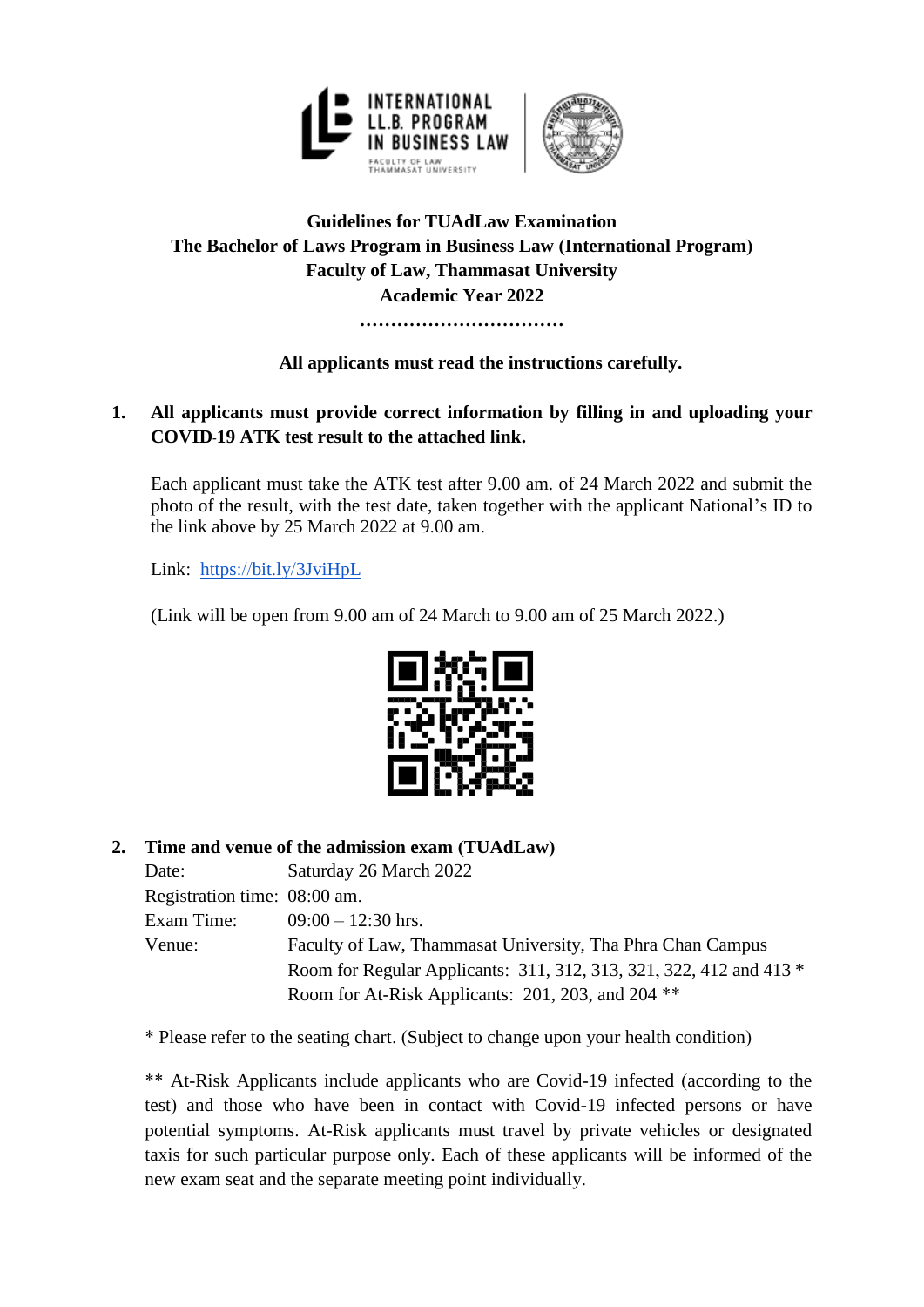### **3. Documents and items required for the exam**

- 3.1 ID Card or Passport
- 3.2 Pen and Correction tape or pen

### **4. General instructions:**

- 4.1 Applicants are advised to arrive at the "Registration Point" at least 30 minutes before the starting time of the exam for temperature measurement. Please refer to the map attached for the location of the "Registration Point".
- 4.2 For applicants whose body temperature exceeds 37.5°C or those with potential symptoms, such as coughing, sore throat, or respiratory problem, please follow the officer's instruction to be given at the "Registration Point".
- 4.3 Applicants **MUST** wear the mask at all time.
- 4.4 Applicants who arrive later than 9.30 am. will **NOT** be allowed into the exam room in all cases.
- 4.5 Applicants will **NOT** be allowed to leave the exam room during the first 90 minutes of the exam.
- 4.6 **NO** electronic and communication devices, mobile phone, watch, documents or any materials are permitted in the exam room.
- 4.**7** To write an Essay, applicants **must** use a ballpoint or fountain pen. **Erasable pens are NOT allowed.**
- 4.8 By entering the exam room, the applicants agree to **strictly observe all rules and instructions** given by the Faculty of Law and accept that any violation will result in disqualification from the admission.